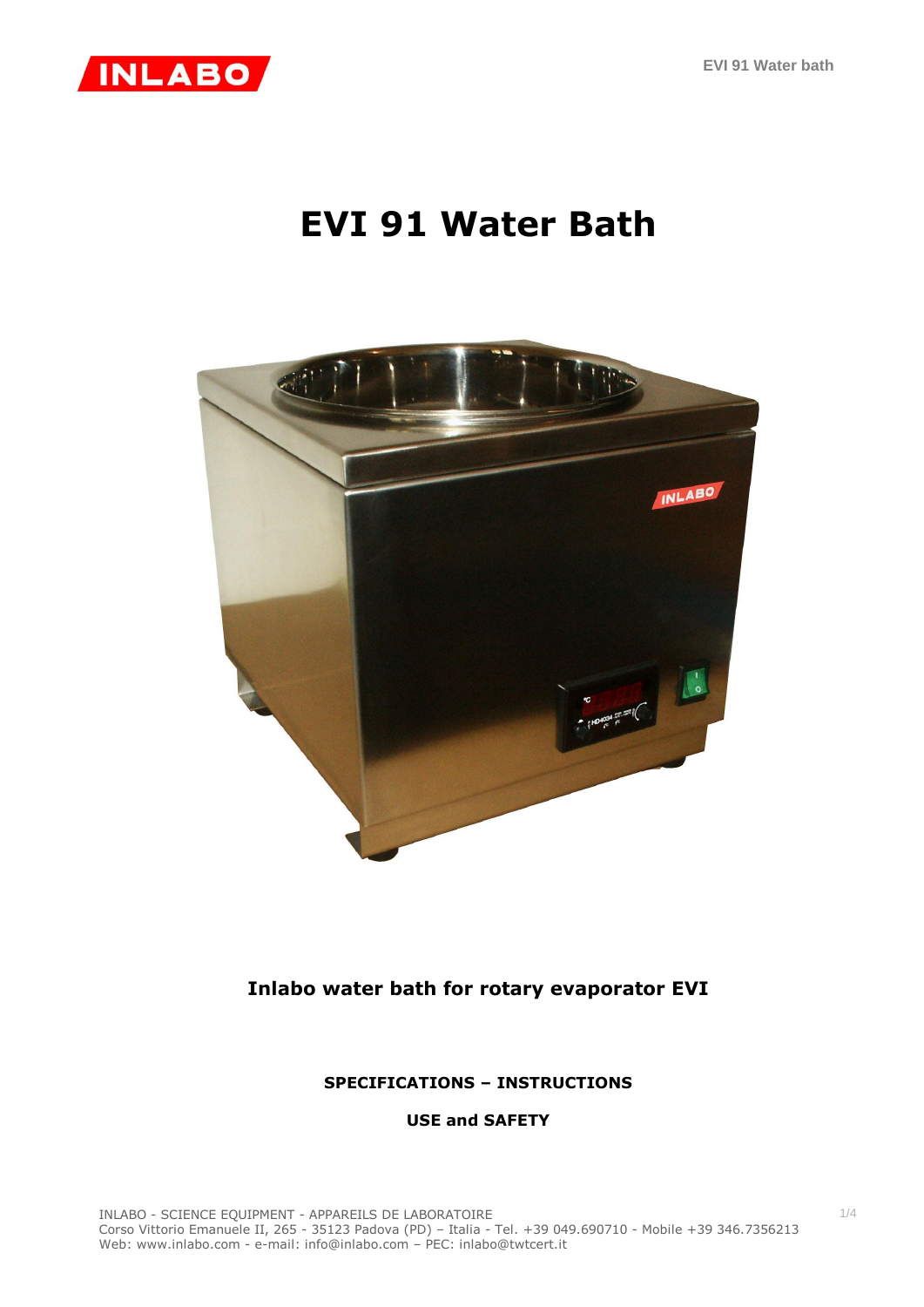

#### **SPECIFICATIONS**

- Built in stainless steel AISI 304 with a double side both, insulation with glass fibre for a better thermic isolation from the heating element and for protect from scorches.
- □ Bath completely free inside and easy to clean
- Bath diameter 240 mm, stainless steel AISI 304/L (18/10)
- Capacity 4,3 litres
- □ Suitable for flasks up to 3 litres
- Power requirements: 230V 50 Hz 1200 Watt
- Power switch O-I
- ON/OFF thermostat for electronic temperature regulation with red working led thermostat
- □ Neon indicator (green) phase of heating
- Regulation accuracy: -1 °C/+2 °C
- Control range 20 °C 95 °C.
- Display: 50 °C + 150 °C.
- Safety: limit temperature 100 °C (+0/-6 °K) with limit thermostat, manual reset.
- Size: mm 288x276x288.
- □ Weight: Kg 10.

# C E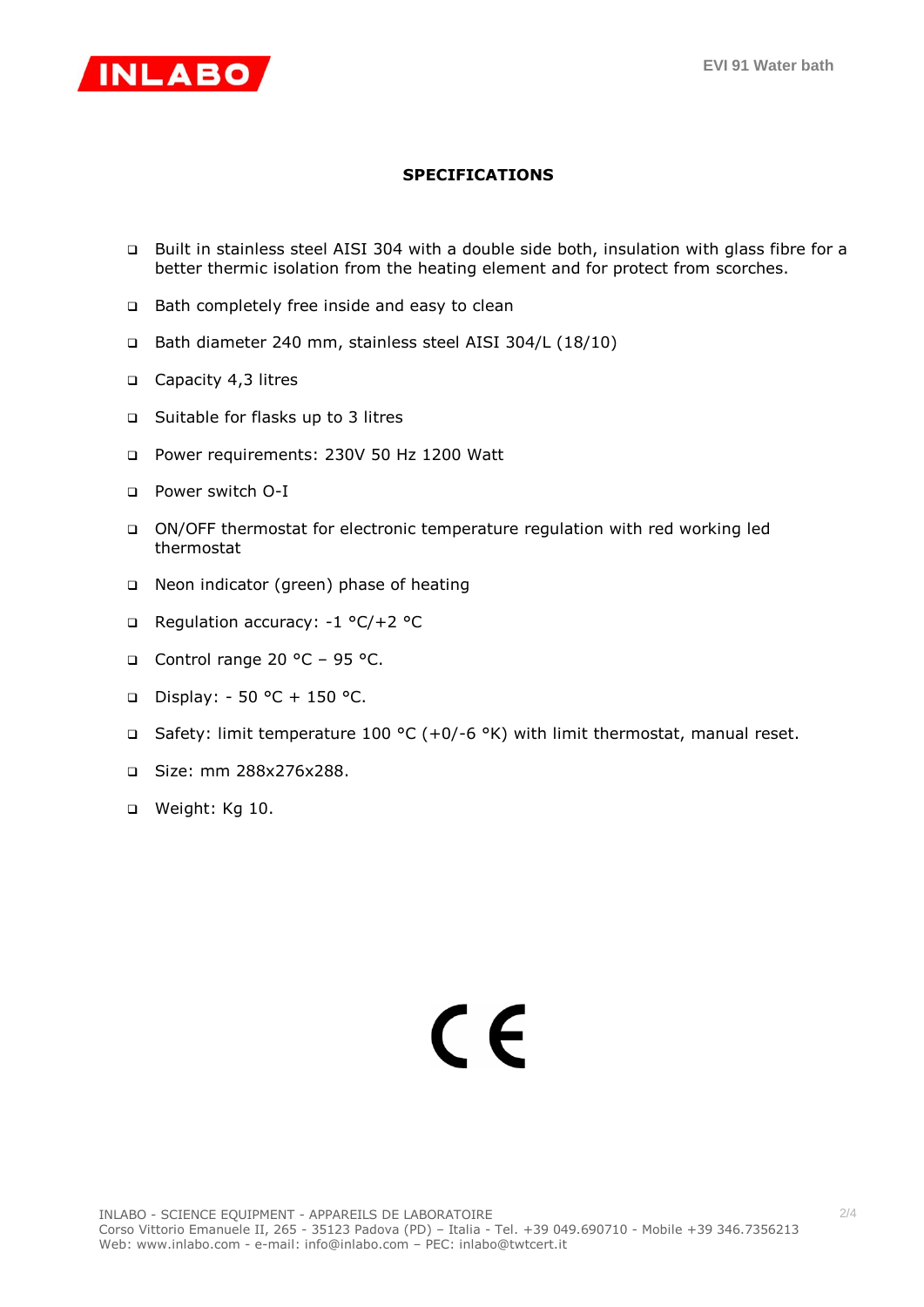

#### **FRONT PANEL**



- 1 Power supply O-I
- 2 Push botton set point
- 3 Temperature display
- 4 Knob set point
- 5 Red working led thermostat
- 6 Neon indicator (green) phase of heating
- □ **SET POINT**: the temperature can be adjusted by pressing the bottom (2) placed on the left of the regulator and rotating the knob (4) on the right till the right temperature us visualzed.
- **SAFETY**:
	- **never run hot bath dry**.
	- **before connecting the water bath EVI 91 at the 230V 50Hz electricity, ensure a safe earthing of the power point**.